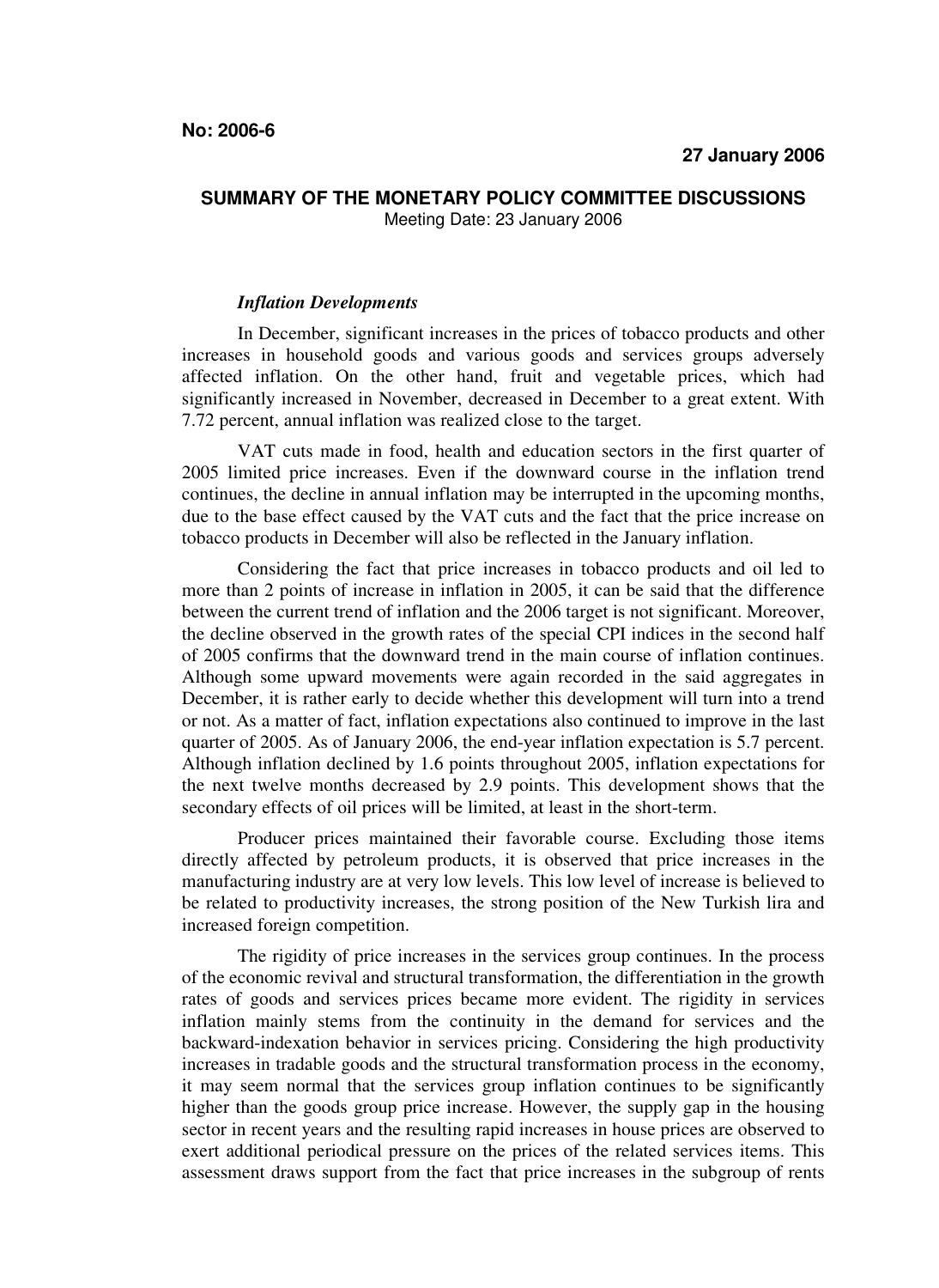within the CPI and in those groups, where rents are significant input costs, are almost at same levels with those in 2004, despite the continued downward trend in inflation. In this respect, it is anticipated that the price increases in the services group will continue to adversely affect inflation in 2006 as well, due to the structural transformation experienced by Turkey and the pricing habits peculiar to a period of high inflation.

Short-term forecasts made in the light of these evaluations indicate that annual inflation will slightly increase in the first quarter of 2006, but decline again starting from the second quarter onwards.

## *Factors Affecting Inflation*

The data recently released on sales, consumption indices and consumer tendency surveys provide signals for the continuation of the revival in consumption demand, especially the demand for durable goods. Furthermore, according to Turkstat data, there is a significant decline, compared to the previous year, in the number of firms that cited insufficient demand in the domestic market as one of the reasons for operating under full capacity. This indicates that the domestic demand is not sluggish at the current level.

The indicators regarding investment expenditures point out that the rapid growth of investments continues. According to the seasonally adjusted data, increases in production continue in the machinery-equipment, office machinery and electrical machinery and appliances sectors. The data on domestic sales of commercial vehicles and the import of capital goods also indicate that the revival in investments continues. In the Business Tendency Survey, the investment tendency and the expectations for credit interest rates expected in the next 12-month period also support the strong growth tendency of investments. Hence, this situation is considered as a factor that will contribute to the continuation of the increases in productivity despite the highrated increase in the demand for non-agricultural labor force.

The structural economic reforms should continue for the sustainability of gains in productivity. The efforts made to reduce the role of the public sector in the economy, in terms of both financial burden and also production activity, constitute an important part of this process. The privatization performance attained in 2005 will provide a further lift to productivity in a more competitive environment, as well as contributing to the financing of the current account deficit. The privatizations in energy and communication sectors in 2005 are considerable developments in this respect. In fact, in the scope of structural arrangements, it is observed that the energy sector has displayed rapid increases in productivity and made contributions to industrial production in a stable manner since 2003. Therefore, the continuation of the structural arrangements such as the enhancement of competitiveness and improvement of the investment environment, which would boost the increases in productivity, is of great importance.

Industrial production, which is one of the basic economic indicators for economic activity, continues to increase in a stable manner. The high level of the real sector confidence index indicates that the increase in industrial production will continue, at least in the short term. However, the fact that capacity utilization rates are at lower levels compared to the previous year, limits the effects of the revival in economic activities reflected on prices. Considering the fact that the increases in investments continued throughout 2005, a similar outlook is expected in the upcoming period as well.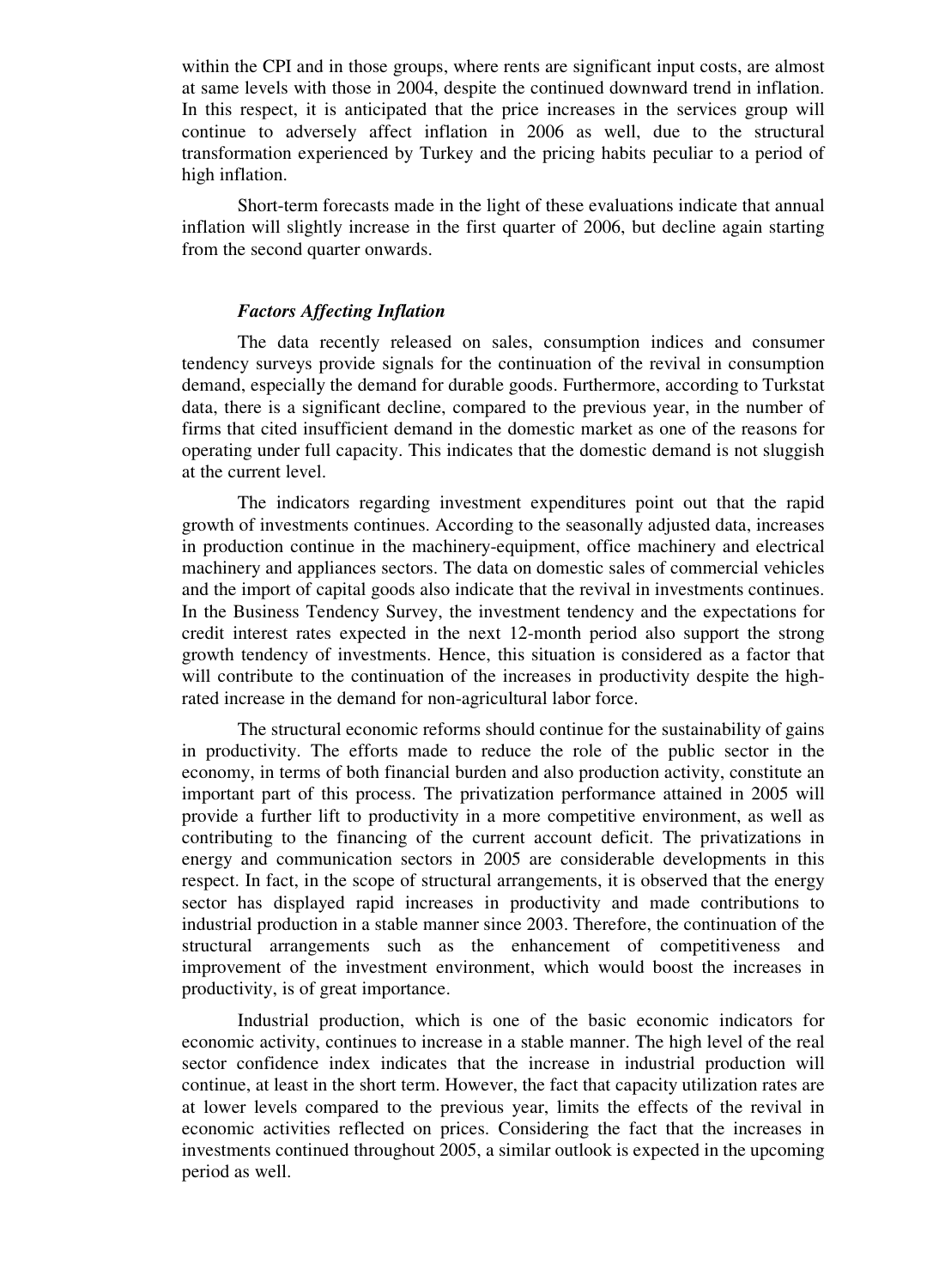Despite a relative stable trend in annual increase rates of consumer credits in the last period, they still maintain their high levels. Declining interests and extending maturities in line with the normalization process of the economy and the deterioration in inflation expectations lead to a reduction in domestic government borrowing and support the credit supply by changing banks' portfolio preferences. The financing program announced by the Treasury for 2006 provides significant signals for the continuation of the said tendency in the upcoming period.

The substantial decline in credit interest rates and the gradual extension of maturities caused by the normalization process of the economy made credit utilization more appealing. Hence, the demand for credit increased substantially. There is no doubt that these developments that led to an increase in both credit supply and credit demand support domestic demand. However, it should be taken into consideration that the impacts of intense credit utilization on expendable incomes and the continuation of fiscal discipline are the factors that stabilize domestic demand. At this point, rapid credit expansion is considered as a development that should be followed closely as to price stability and financial stability.

In conclusion, it is expected that the contribution of demand to the decline in inflation in the upcoming period will remain limited compared to previous years.

Crude oil prices play an important role in the contribution of import prices to inflation. In 2005 crude oil prices displayed a substantial rise. Despite a downward trend in crude oil prices towards the end of the year, this trend remained temporary and prices restarted to increase in early 2006. This development confirms the forecasts that the upward trend in oil prices would also continue to be a risk factor with respect to inflation in 2006. Even if the current price level of crude oil is maintained, the effects of crude oil prices on inflation through input costs will continue for a while. Nevertheless, these effects are not expected to deteriorate medium-term expectations.

## *Monetary Policy*

While making its decisions, the Monetary Policy Committee focuses on the consistency of the medium-term outlook of inflation with the targets by taking into account the lagged effects. The period, during which the lagged effects are most intense, covers around one and one and a half year period. No prompt responses are given to exogenous shocks, the medium-term targets are emphasized and policy response is spread over time. The Monetary Policy Committee's reaction to the increments in tobacco prices in December and to the rise in crude oil prices in January shall be evaluated within this framework.

Likely fluctuations in international liquidity conditions and global risk appetite are regarded as factors that create uncertainties with respect to the inflation outlook. Due to historic lows in long-term interest rates in developed countries, international funds have been flowing to developing countries that are taking important steps towards stability, such as Turkey. In the case that this trend is reversed, fluctuations may occur in financial markets. Even if recent developments provide some signals for the continuation of this trend in 2006, shocks arising in financial markets may have an effect on inflation within the context of current economic conditions in Turkey.

The Monetary Policy Committee has concluded that the recent data released since the last Monetary Policy Committee Meeting have not led to a significant change in the inflation and monetary policy outlook. It is estimated that although the downward trend of inflation might be interrupted in the first quarter of 2006, it would resume its trend starting from the second quarter of 2006. Despite this downward